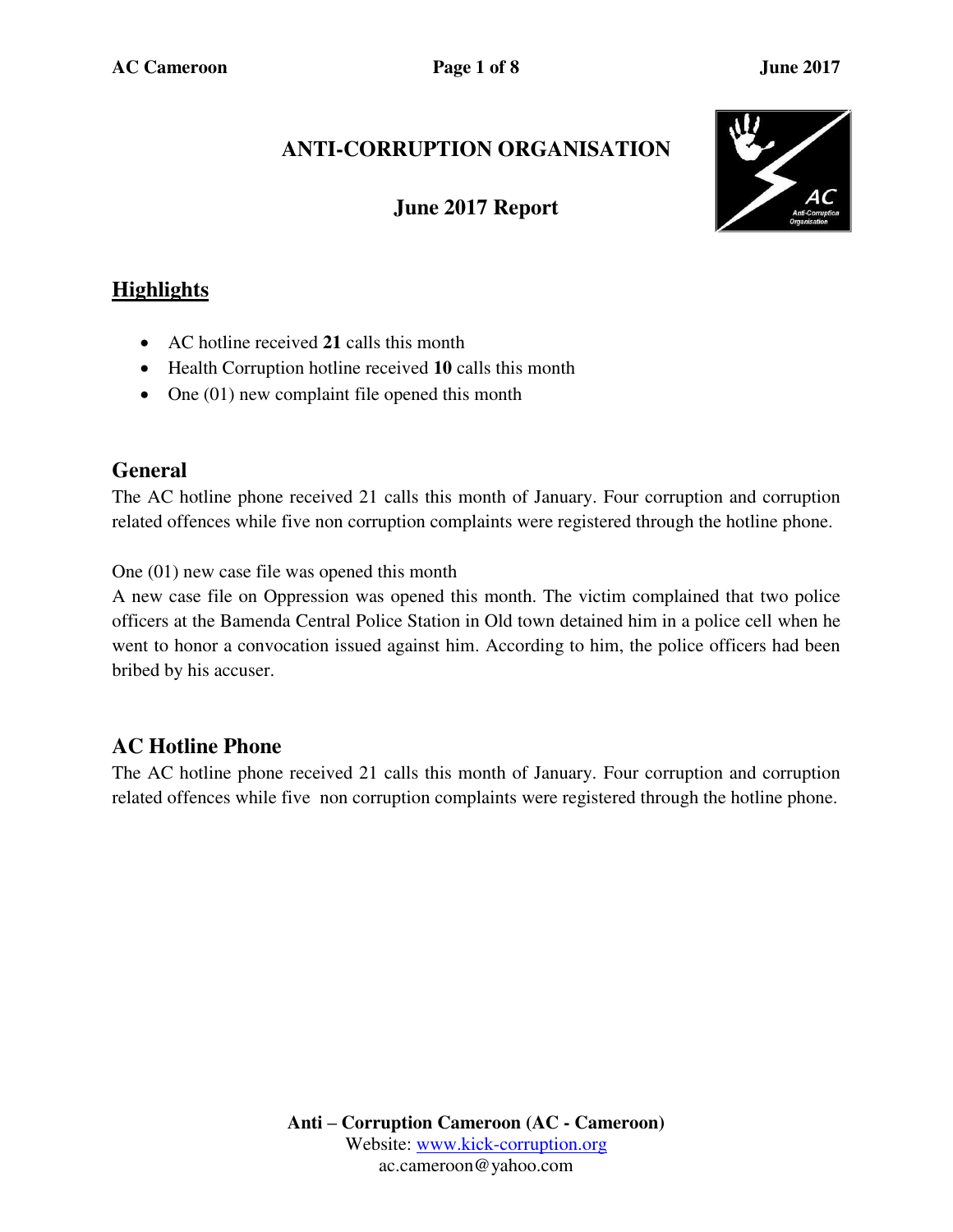

67% of calls that came in were responsive while 33% of callers' were non responsive



More calls this month were received from callers who had no complaint to report representing 44%, while 31% of callers had non corruption related complaints and 25% reported complaints related to corruption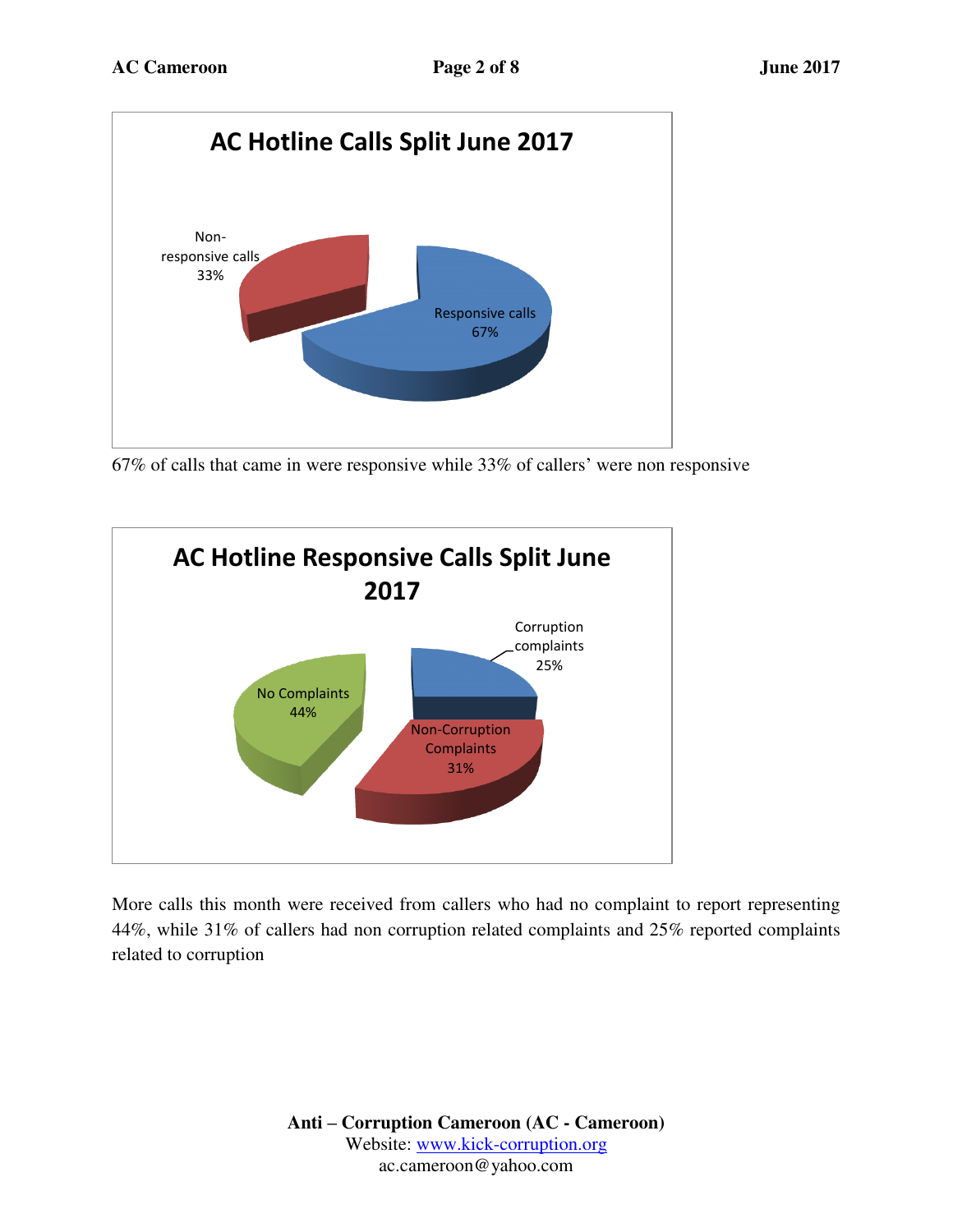

Complaints on bribery and corruption were the highest registered corruption complaints representing 60%, while complaints on Oppression represented 40% of corruption related complaints.



All the non-corruption complaints that came in this month were equally represented with 25% each for tenancy problems, wrongful dismissal, breach of contract and persistent neglect.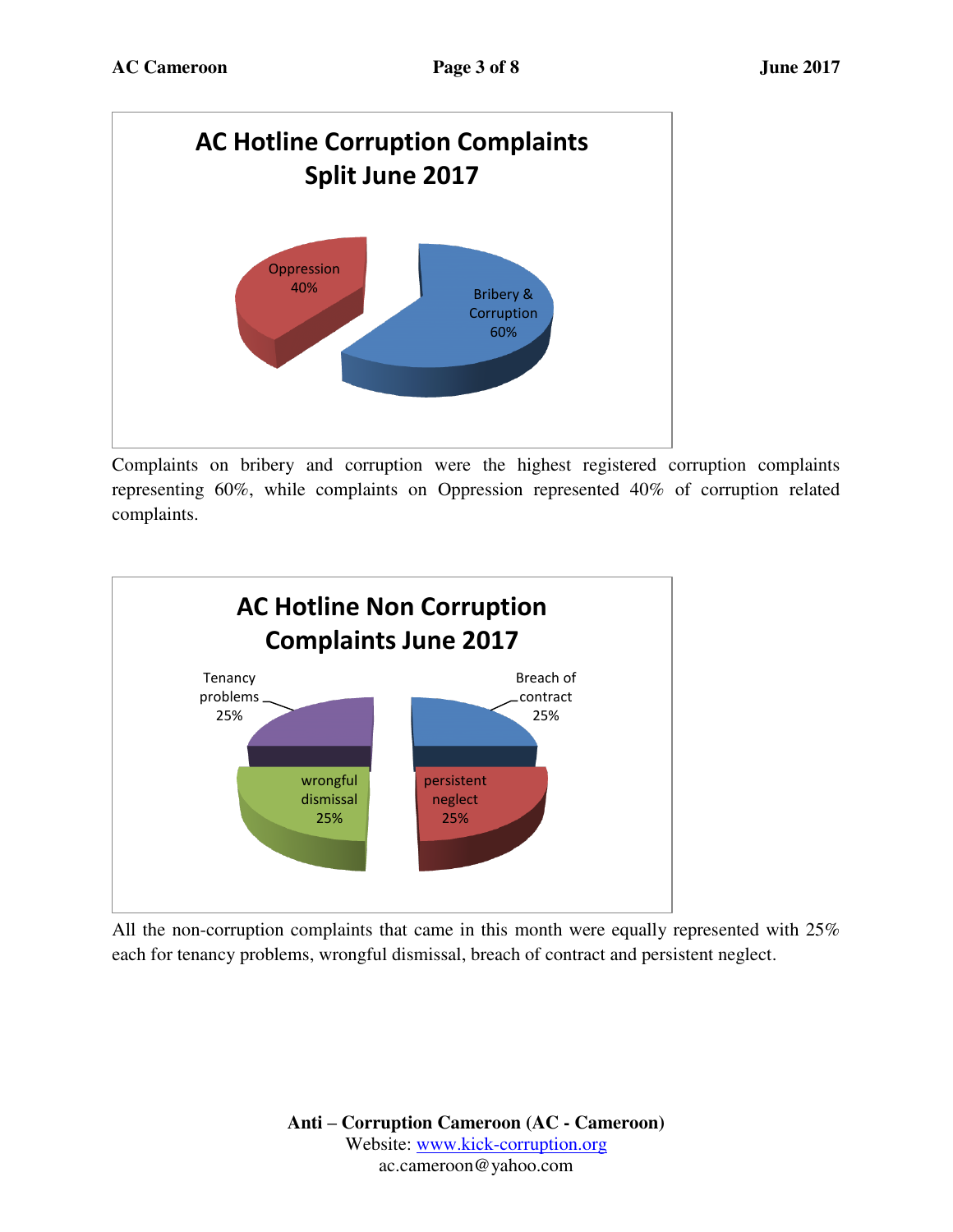#### **Gender**



The male gender this month of June had 92% of calls that were recorded while the female gender registered only 8% of calls.

## **Age Range of Callers**



The adult age range participated with most calls representing 64% of total callers, followed by the youth age range with 36%. The elderly age range was not represented this month.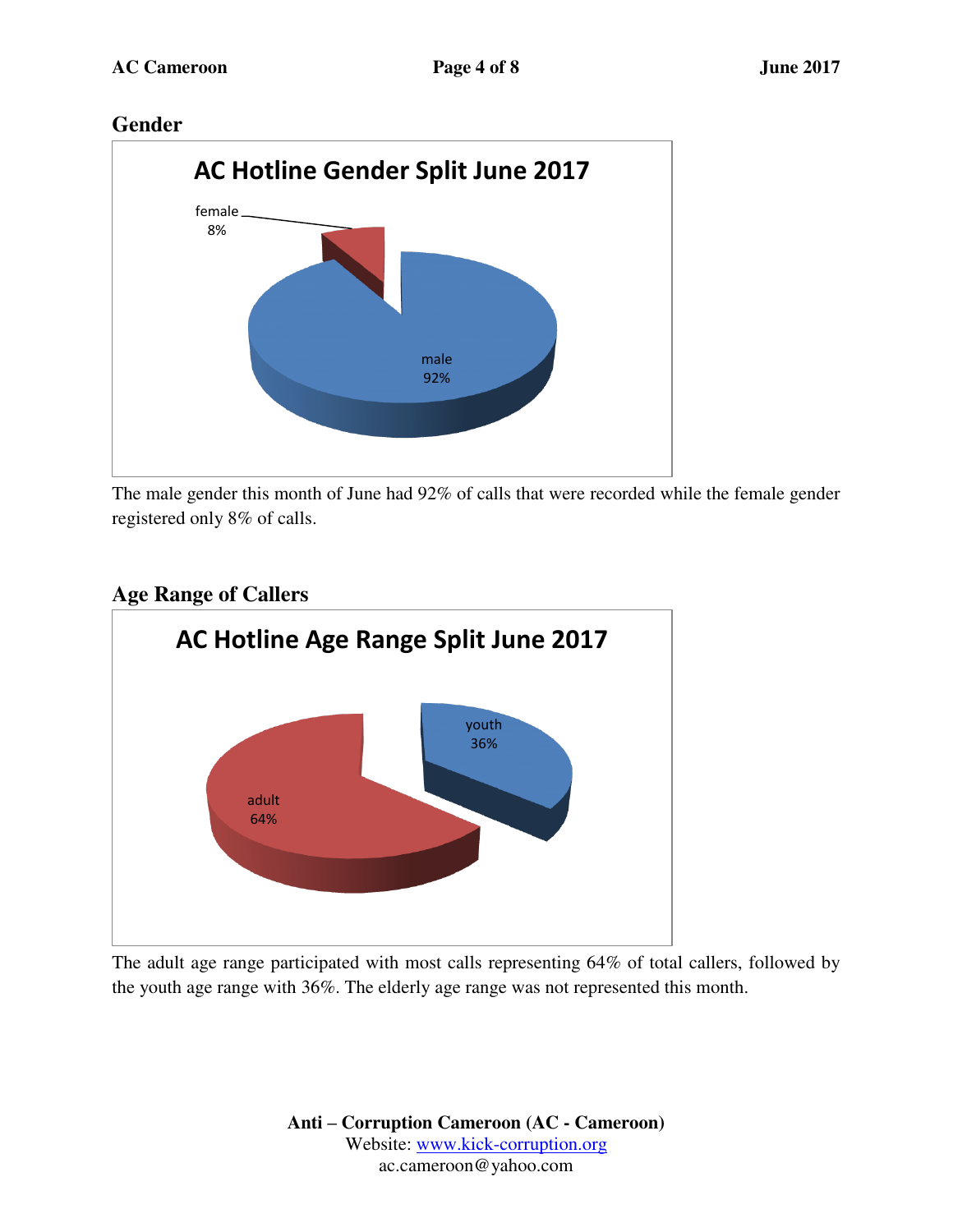#### **Regional representation**



The Centre region registered the highest number of callers this month of June representing 46%, followed by the Littoral region with 23%, the South West with 15% and lastly the North West and the East regions with 8%.

#### **Investigations**

Investigations were carried out on an Oppression case opened that was opened this month. . The victim complained that two police officer at the Bamenda Central Police Station in Old town detained him in a police cell when he went to honor a convocation issued against him. According to him, the police officers had been bribed. When AC finally got in touch with the police station he had already been released to go settle the problem amicably with his accuser when he presented.

### **Health Corruption Hotline**

The Health Corruption hotline received 10 calls this month of June registering no complaint. Data from the calls has been analyzed as is represented on charts below.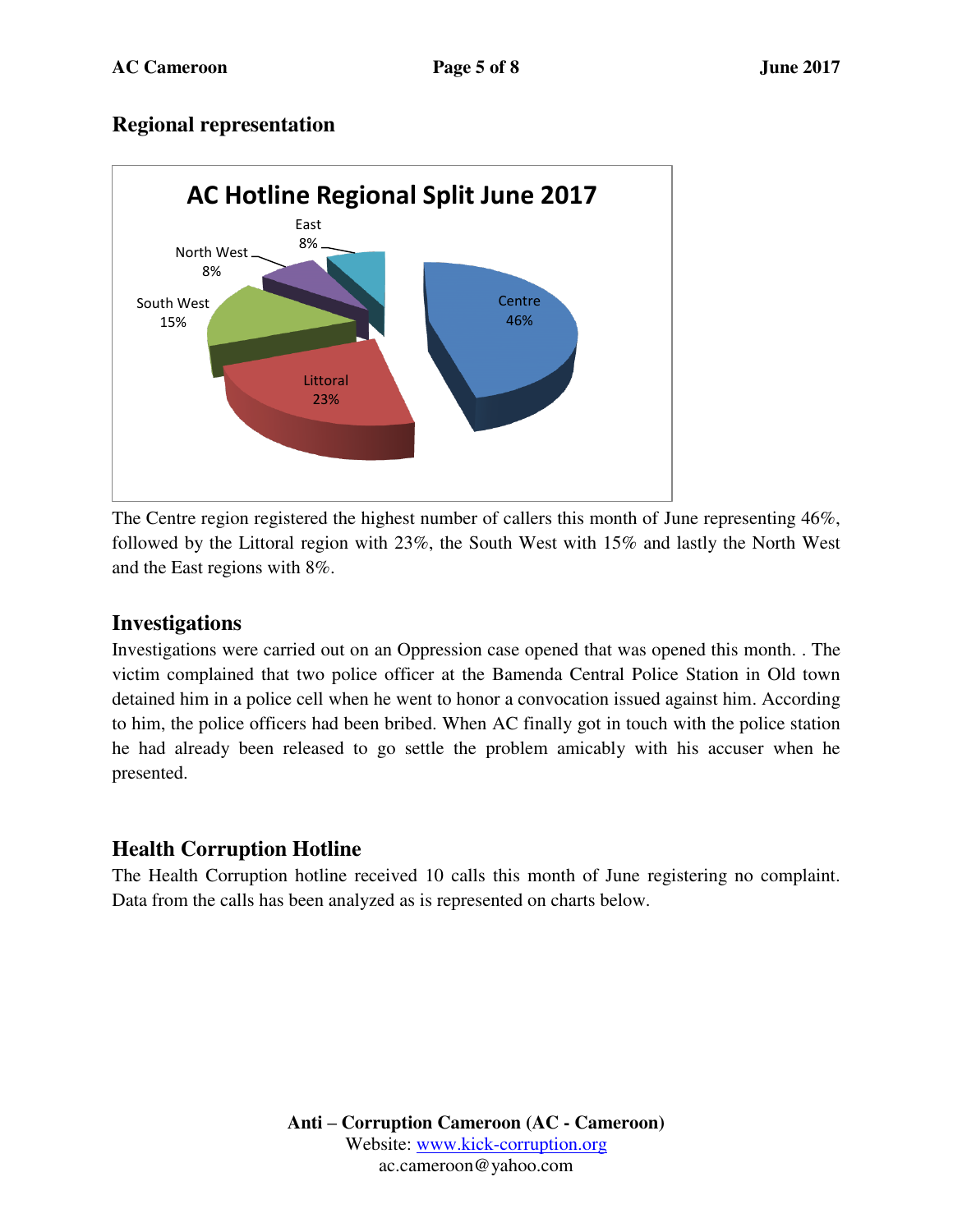

Responsive calls this month of June represented 70% of calls received while 30% of calls were non responsive.

## **Gender**



The male gender participated with the highest number of calls this month representing 60% while the female gender participated with 40%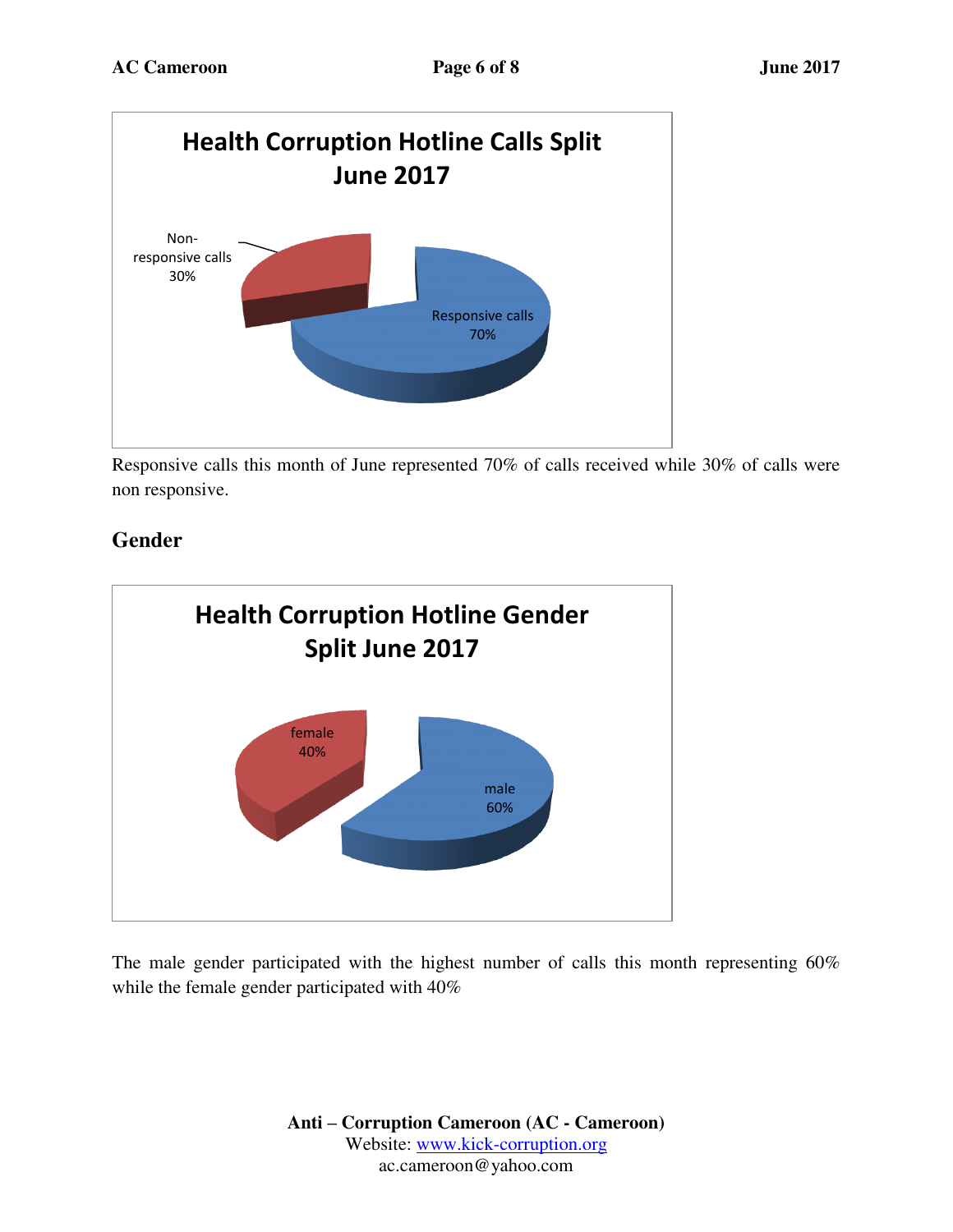### **Age Range of Callers**



Most of the calls this month were from the adult age range with 75%, followed by the youth age range with 25%, the elderly age range was not represented this month just like last month.

## **Regional representation**



Calls from the Adamawa region registered the most callers with 40% of total calls, followed by the callers from the Centre, North West and South West regions with 20%.